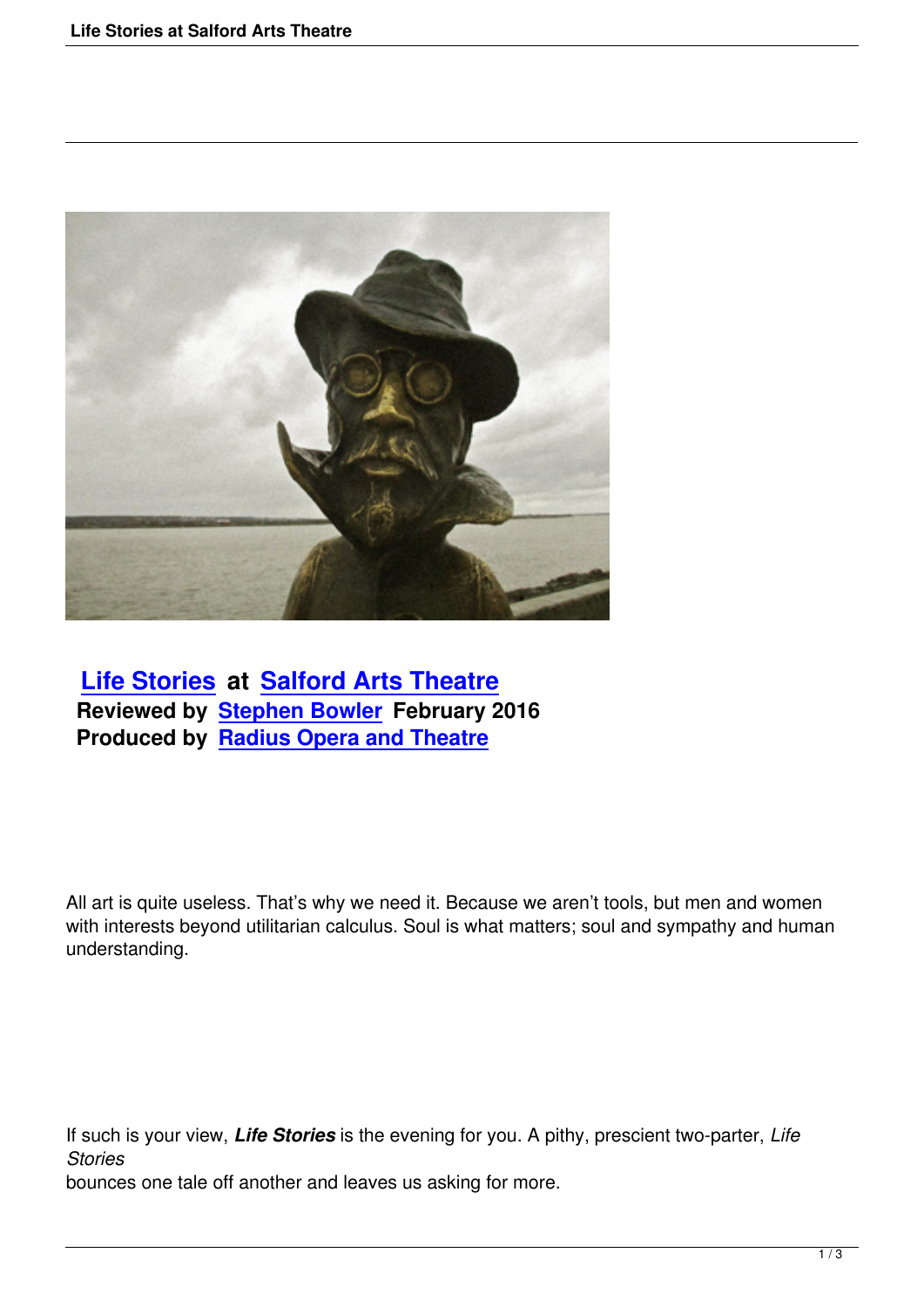First-up is *Rest in Peace*, which draws on a Chekhov tale about a man who is us – everyman, with a shopping trolley full of memories that prompt stream-of-consciousness style statements which, taken overall, chart an arc of experience we know to be true.

## **mes Fisher**

breathes life into this character with a lush, flexible bass tone that gains colour and depth as he dances through the highs and lows of memory. All too soon his time is up. He – *Ezdeyev*

– will suffer the cold no more. But neither will he know human warmth. An ordinary man, he asks where 'the snows of yesteryear' have gone?

Good question! Where indeed did they go? Will they return? Is this a meteorological or a metaphysical enquiry? What lesson might we learn from things that recur, like snow, or human life? Are we in charge of our own destiny? Is there more to consider, in terms of contingency, fate and character? Such themes link the two *Life Stories*.